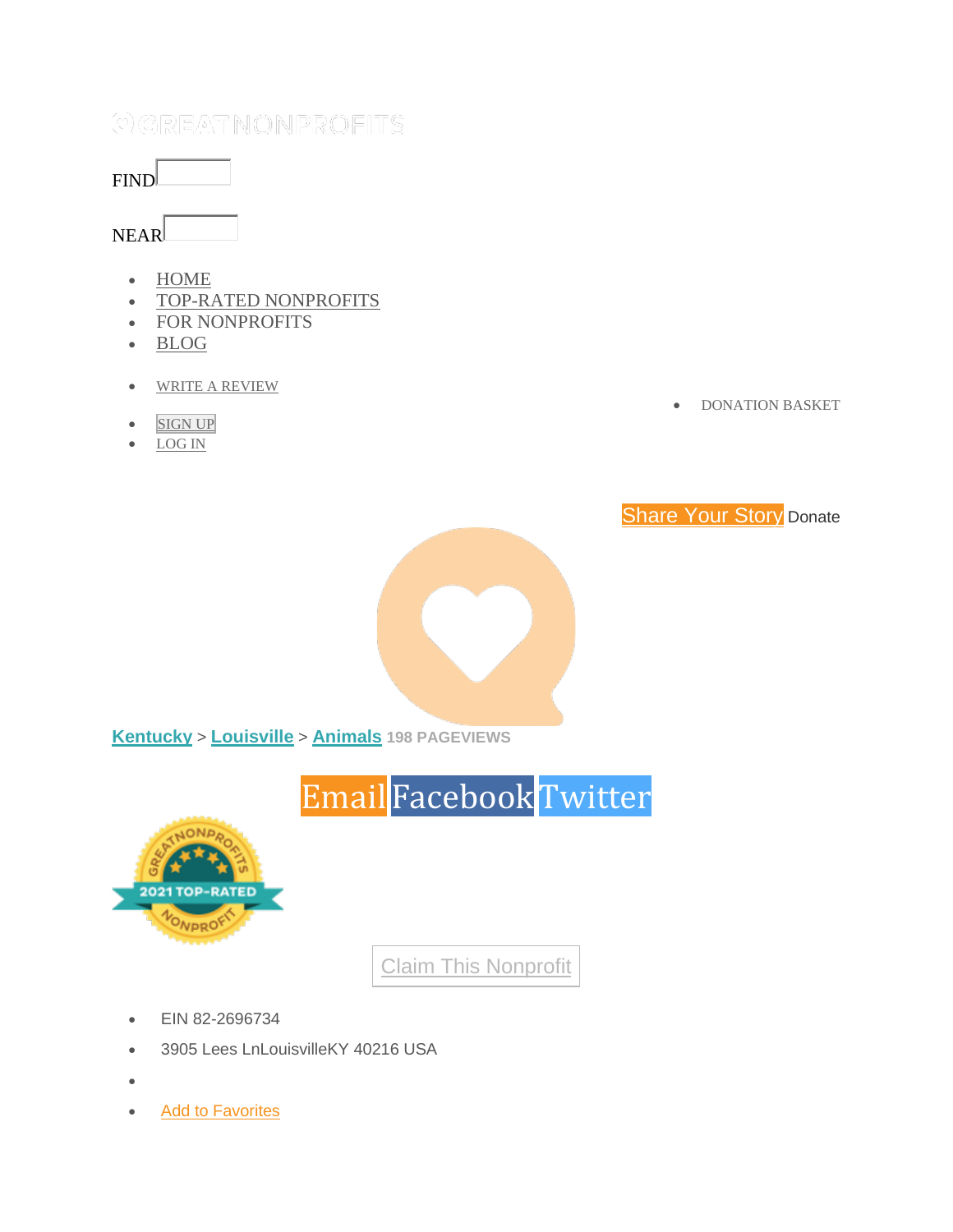Donate

Promote This Nonprofit

Get [Badge](https://greatnonprofits.org/dashboard/review/997159313)

## Nonprofit Overview

**Causes**: [Animal Protection & Welfare,](https://greatnonprofits.org/categories/view/animal-protection-and-welfare) [Animals](https://greatnonprofits.org/categories/view/animals)

### Community Stories

**11** Stories from Volunteers, Donors &

**Supporters** 

## Share experience with this nonprofit today

 $\blacksquare$ 

**[Share](https://greatnonprofits.org/reviews/write/misfit-toys-rescue-division-inc) Your Story** 

**[Reba63](https://greatnonprofits.org/users/profile/682657)**Client Served 09/03/2021

### Rating:5

Danielle Dubay Navarro and Misfit Toys Rescue Divison, Inc. provides the highest quality care of

these rescue horses in need. This rescue is truly a gem.

**Share this review: Flag review [mellonieb9](https://greatnonprofits.org/users/profile/682234)**Donor 09/02/2021

### Rating:5

They love their rescues! Danielle and Manuel are amazing people.

**Share this review: Flag review [vrider00](https://greatnonprofits.org/users/profile/682153)**Volunteer 09/02/2021

### Rating:5

It's a great Charity 100% of donations go to feeding the horses.

**Share this review: Flag review**



**[Gleeson B.](https://greatnonprofits.org/users/profile/682127)**Donor 09/02/2021 Rating:5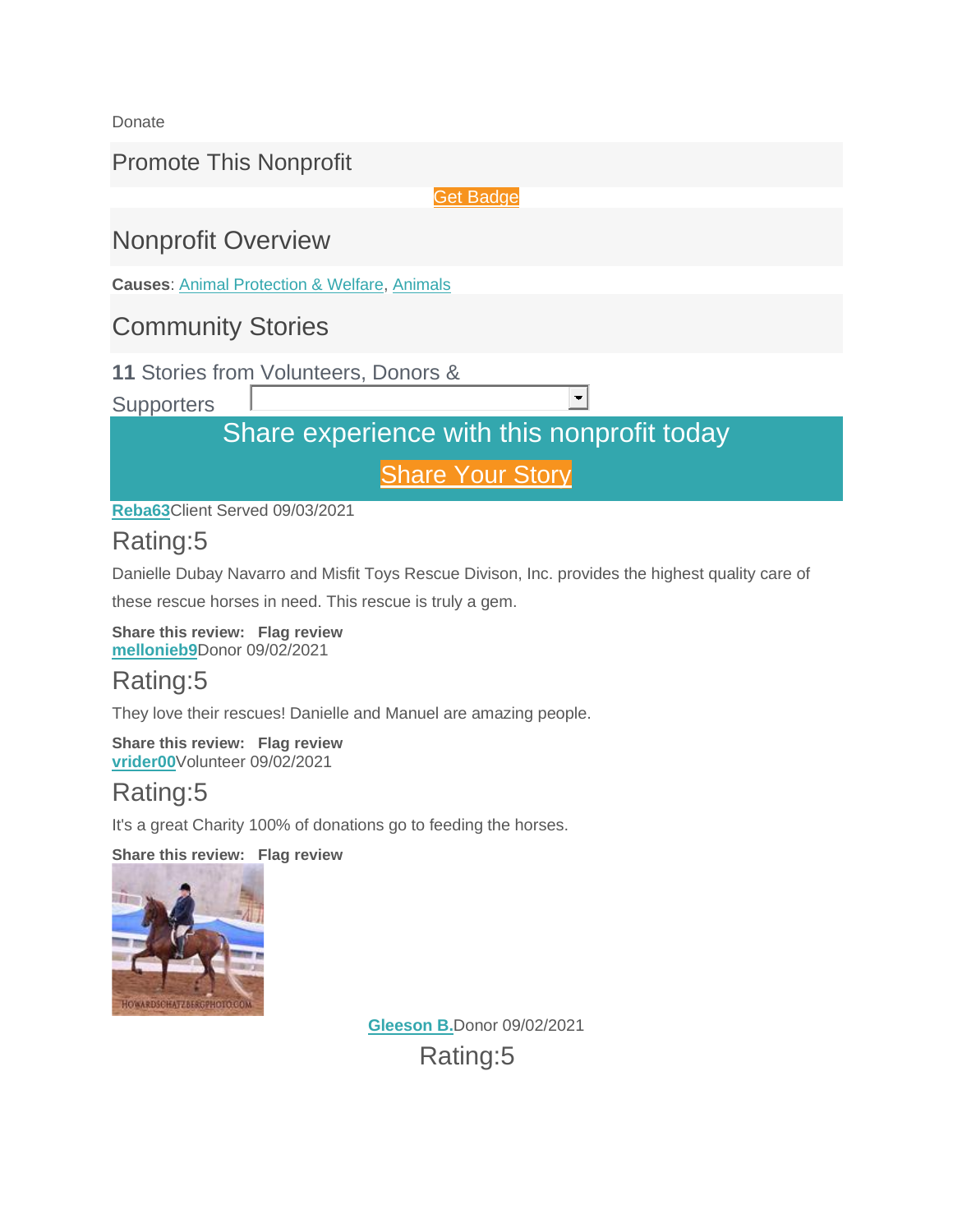Misfit Toys has done so much good for the equine community! Not only do they make the horses a priority buy they also make sure horses go to the best home possible once they are ready to be rehomed! They take the time to make sure every horse rescued feels loved and safe while they are with them!

**Share this review: Flag review [saddlebresuzi](https://greatnonprofits.org/users/profile/601905)**General Member of the Public 09/02/2021

### Rating:5

Very knowledgeable and caring rescue. Alway does her best for the horses

#### **Share this review: Flag review**



### **[Bevin H.](https://greatnonprofits.org/users/profile/682078)**Donor 09/02/2021

# Rating:5

It's hard in the world of horse rescues to know which are legitimate and which are not. Misfits Toys not only does wonderful things for the horses, they do wonderful things for people too.

#### **Share this review: Flag review [hjshs](https://greatnonprofits.org/users/profile/681896)**Donor 09/02/2021

## Rating:5

misfit Toys Rescue Division is a safe haven for misused and unwanted American saddlebreds and sometimes other breeds. Danielle works tirelessly to rescue, respond, and care for a ton of saddlebreds each year. The horses she takes on are all ages, sizes, temperaments. She does a great job of taking these neglected horses, appropriately assessing their personalities and then attempting to place/ re-home them when that's an option. If she can't place them, she finds them space at her own personal farm and cares for them as if they were her own. This non profit is one that I support and will continue to support for years to come. It is truly helping the saddlebred industry and I can't thank Danielle enough for her honest efforts.

#### **Share this review: Flag review**

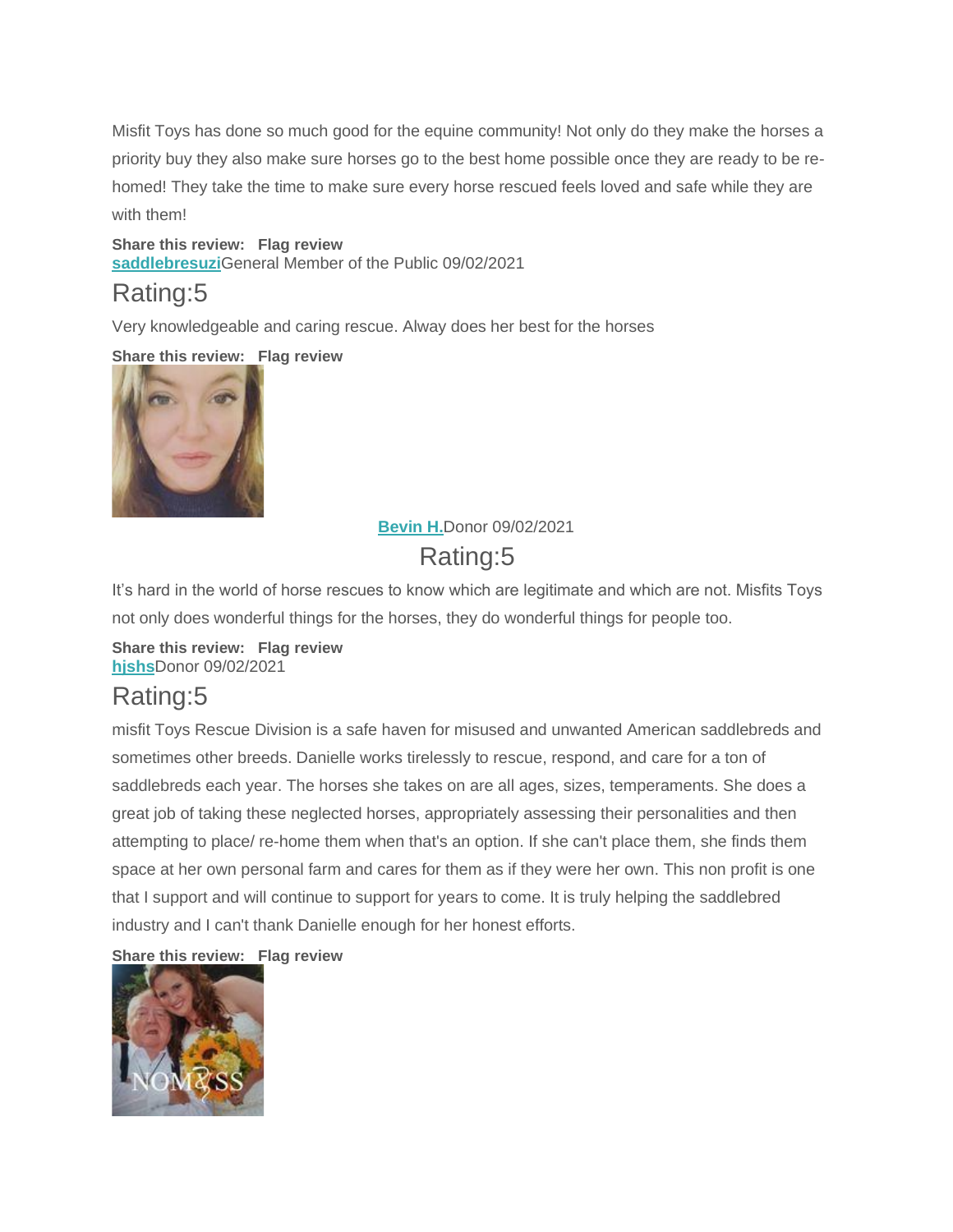#### **[Carmen M.3](https://greatnonprofits.org/users/profile/681889)**General Member of the Public 09/02/2021

## Rating:5

Misfit Toys is 1 of very few rescues for American Saddlebred horses, but they don't just stop there! They are home to many other breeds of horses. Misfit toys has taken in unwanted and neglected horses as well as troubled horses that just needed an experienced handler. They are very selective on who adopts the horses so they don't end up in the same situation. As a long time friend, and fellow horse enthusiast I can state with confidence there is no other rescue that truely cares for the well being of their animals. Not just while they are at the rescue but for the remainder of their life.

**Share this review: Flag review**



#### **[Elizabeth Cloninger N.](https://greatnonprofits.org/users/profile/681880)**Donor 09/02/2021 Rating:5

The care and love that is given to these priorly unwanted horses is second to none. It's an honor to be able to be a part of the rescue through donations.

**Share this review: Flag review [genesisfarm](https://greatnonprofits.org/users/profile/681704)**Donor 09/02/2021

## Rating:5

The family of Misfit Toys works long hours and second jobs to provide the proper care for the horses they were entrusted with. Every horse on this farm is fat and sassy due to the individual attention provided for each one. It's easy to observe how the horses all trust their current care givers, even after the abusive conditions they came from. Settling horses with the correct partners in the field can be difficult, but more enclosures have been created in order to accomplish this. This all takes money, dedication, and hours of hard work. You won't find a better organization to support. You can see every dime you offer goes to the horses.

**Share this review: Flag review**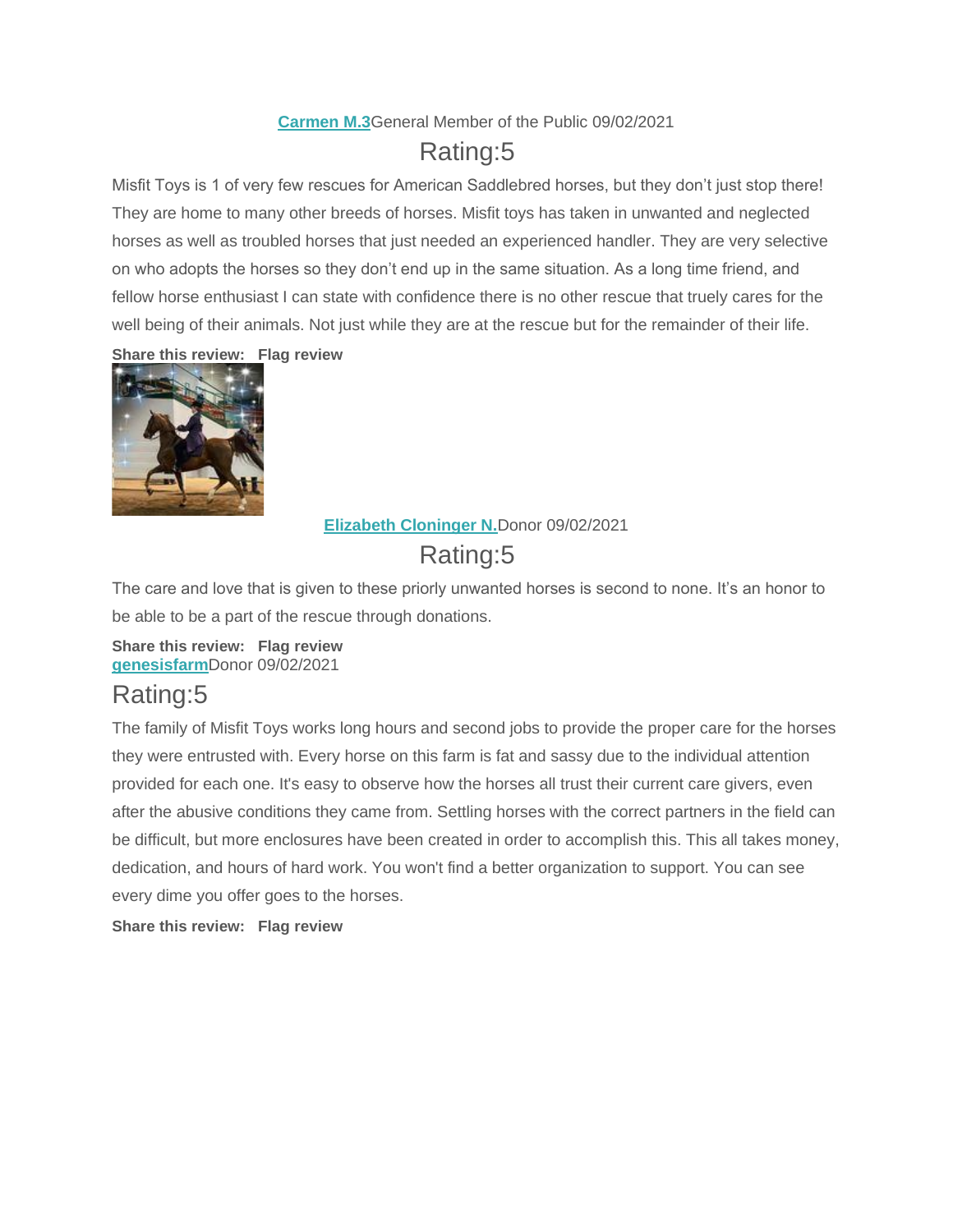

**[lexmond](https://greatnonprofits.org/users/profile/415052)**Professional with expertise in this field 05/01/2019